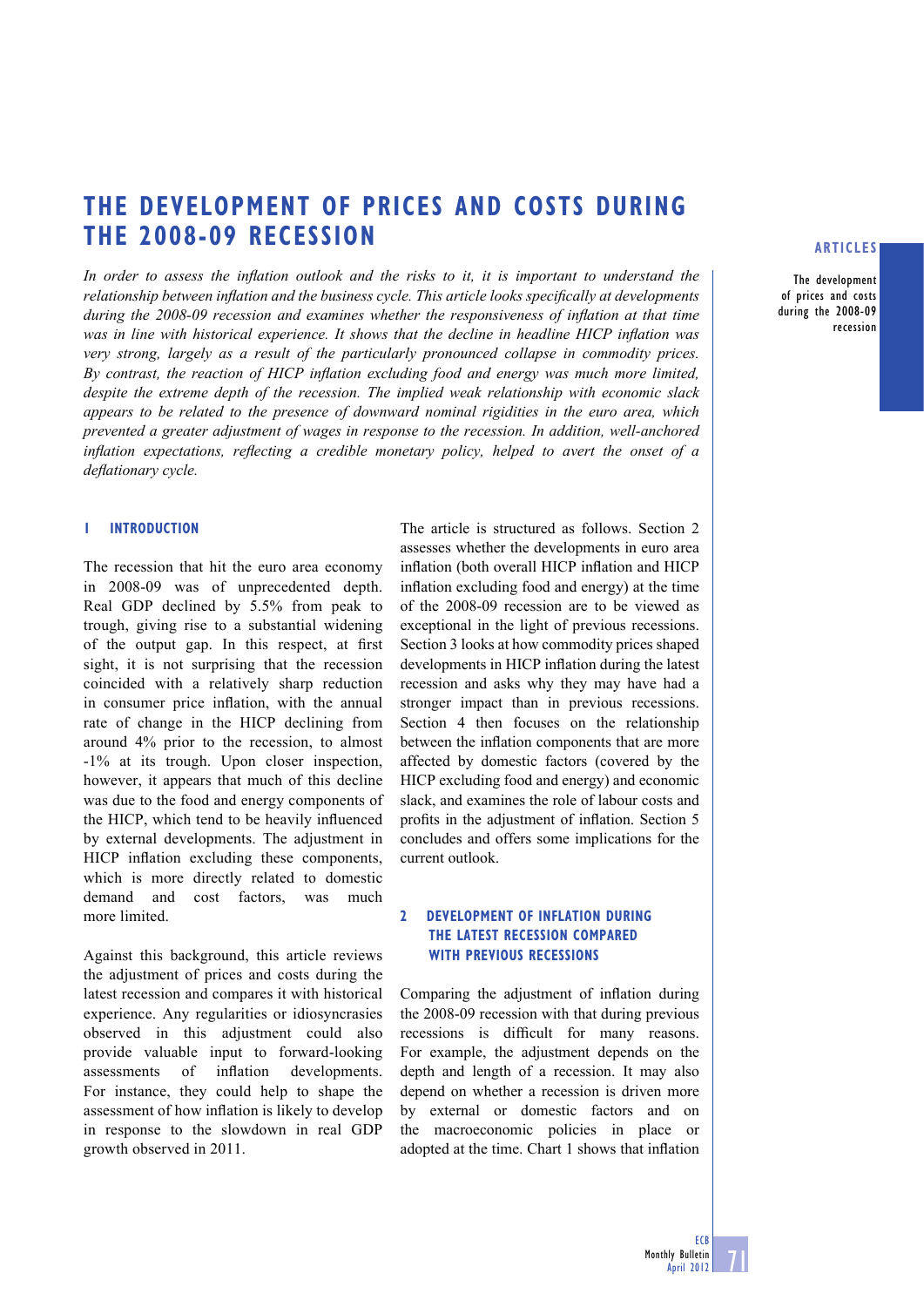

## **Chart 1 Overall HICP inflation and HICP inflation excluding food and energy**

developments around the time of the recessions differed somewhat.<sup>1</sup> For instance, the declines in inflation during the mid-1970s and early 1980s did not occur until some time after the onset of the recession. During the 1980s recession the decline also coincided with a policy-induced secular disinflation process, which makes it difficult to separate the cyclical from the structural adjustment. Furthermore, the 2008-09 recession was unlike the others in that it witnessed very different patterns in overall HICP inflation and HICP inflation excluding food and energy. While overall HICP inflation fell by 4.7 percentage points from peak to trough, HICP inflation excluding food and energy declined by only 1.2 percentage points. Similarly, during the post-recession period  $(2010-11)$  overall HICP inflation rebounded much more strongly than HICP inflation excluding food and energy.

In order to account for the very different levels of inflation at the time of recessions over the past four decades, Charts 2 and 3 show inflation developments that have been normalised by dividing them by the mean of inflation at the time (three years preceding and following the trough of the recession). It is evident that the normalised movements in overall HICP inflation during the latest recession were clearly out of line with historical experience, while those in HICP inflation excluding food and energy followed a more similar pattern to those in previous recessions.

This difference in inflation developments raises a number of issues. On the one hand,

**72 ECB Monthly Bulletin April 2012**

Sources: Eurostat and ECB calculations. Notes: Data prior to 1996 are ECB estimates based on non-harmonised national CPI data. The dates of the periods of recession/slow<br>growth correspond to those identified by the Centre for Economic Policy Research (see footno

<sup>1</sup> The dates of the recession periods referred to in this article are those identified by the Centre for Economic Policy Research. The latest recession thus started in the first quarter of 2008 and ended in the second quarter of 2009. The period from the first quarter of 2003 to the second quarter of 2003 was described as a prolonged pause in economic growth, rather than a fully fledged recession.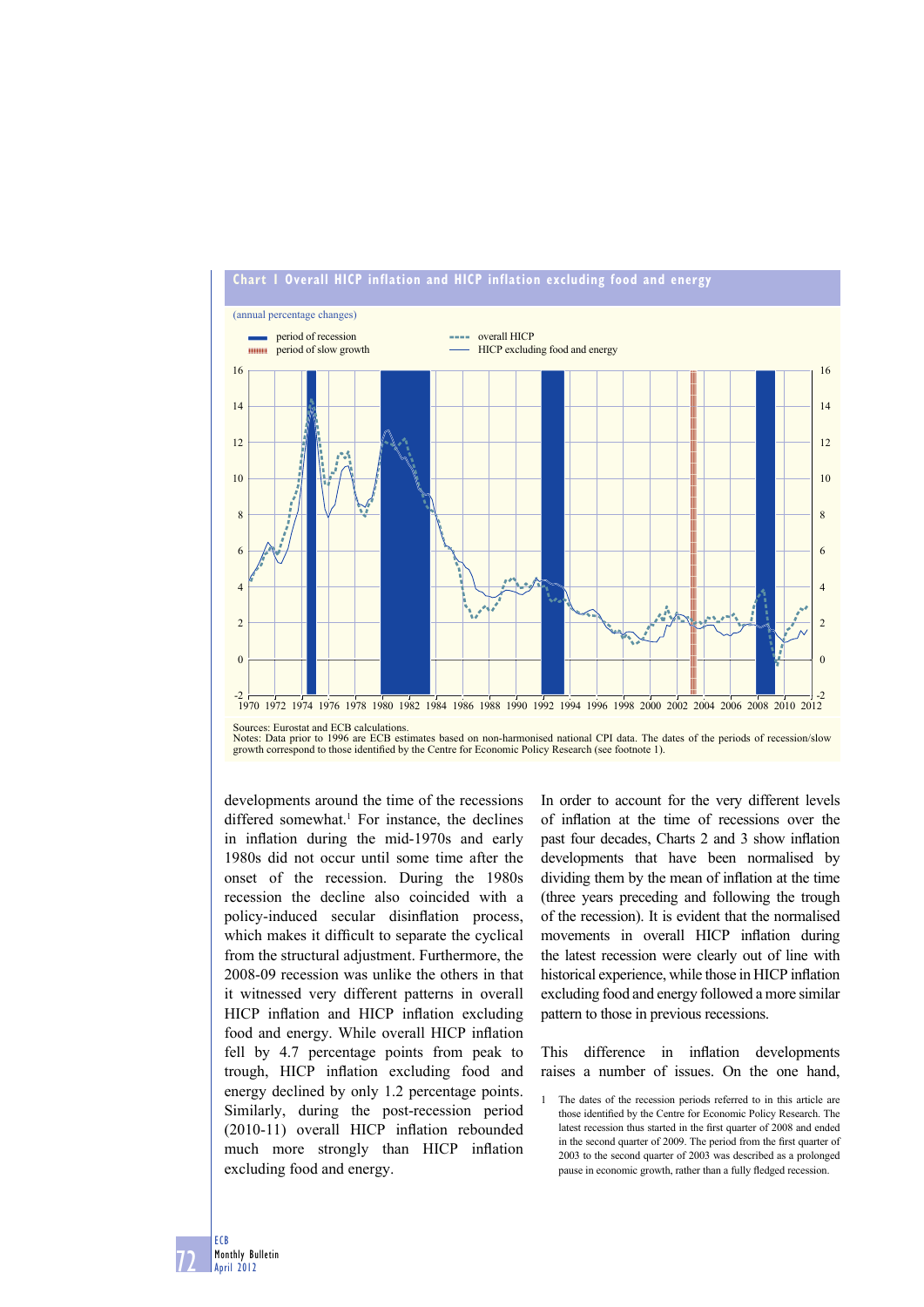

The development of prices and costs during the 2008-09 recession



Sources: Eurostat, national data and ECB calculations. Notes: The chart shows the average and ranges of normalised annual inflation rates for 12 quarters before and after the last quarter of each recession  $(0 = Q1 1975, Q3 1982, Q3 1993)$  and  $Q2 2003$ ). For the 2008-09 recession,  $0 = Q2 2009$ . The values have been normalised by dividing by the mean of inflation over the chart range, namely three years preceding and following the trough of output during the recessions. The average and ranges do not include the 2008-09 recession. Data prior to 1996 are ECB estimates based on non-harmonised national CPI data.

it appears that the impact of commodity prices on food and energy prices was stronger than in previous recessions, possibly reflecting the fact



that the sharp movements in commodity prices coincided with particularly strong movements in the global economic cycle (see Section 3). On the other hand, it appears that the reaction of HICP inflation excluding food and energy, albeit in normalised terms slightly stronger than in previous recessions, was relatively muted given that the recession itself was much more severe than any of the others over the last four decades. On balance, it would therefore appear that the adjustment in the euro area economy was, to a relatively large extent, attributable to adjustments in quantities, e.g. reductions in the number of hours worked or persons employed, rather than adjustments in prices, for example via lower wage costs (see Section 4).

# **3 THE IMPACT OF COMMODITY PRICES DURING THE 2008-09 RECESSION**

Changes in commodity prices have a direct impact on the food and energy components of the HICP, as commodities are either consumed directly or constitute significant input into the final product. In the case of the energy component, crude oil is the basis for refined energy products, such as transport fuels and heating oil. Crude oil prices also have a strong impact on gas prices and, to a lesser extent, on electricity prices.<sup>2</sup> In the case of the food component, food commodities, such as wheat, oilseeds, sugar, etc., are an important cost factor in the production of processed consumer food products, and commodities such as meat, have a direct bearing on the unprocessed food component.<sup>3</sup>

Over time, such direct impacts can vary in strength, for two reasons: i) differences in the strength of the commodity price movements themselves; and ii) differences in the strength of the pass-through of changes in commodity

<sup>3</sup> Several commodities, such as corn, soybeans and oats, are also used as animal feed and, as such, also impact on the unprocessed food component via the meat component.



<sup>2</sup> Oil prices have an impact on gas prices, as gas can be a substitute for oil in some cases, in particular in the generation of electricity, and as many long-term gas contracts are linked to oil prices.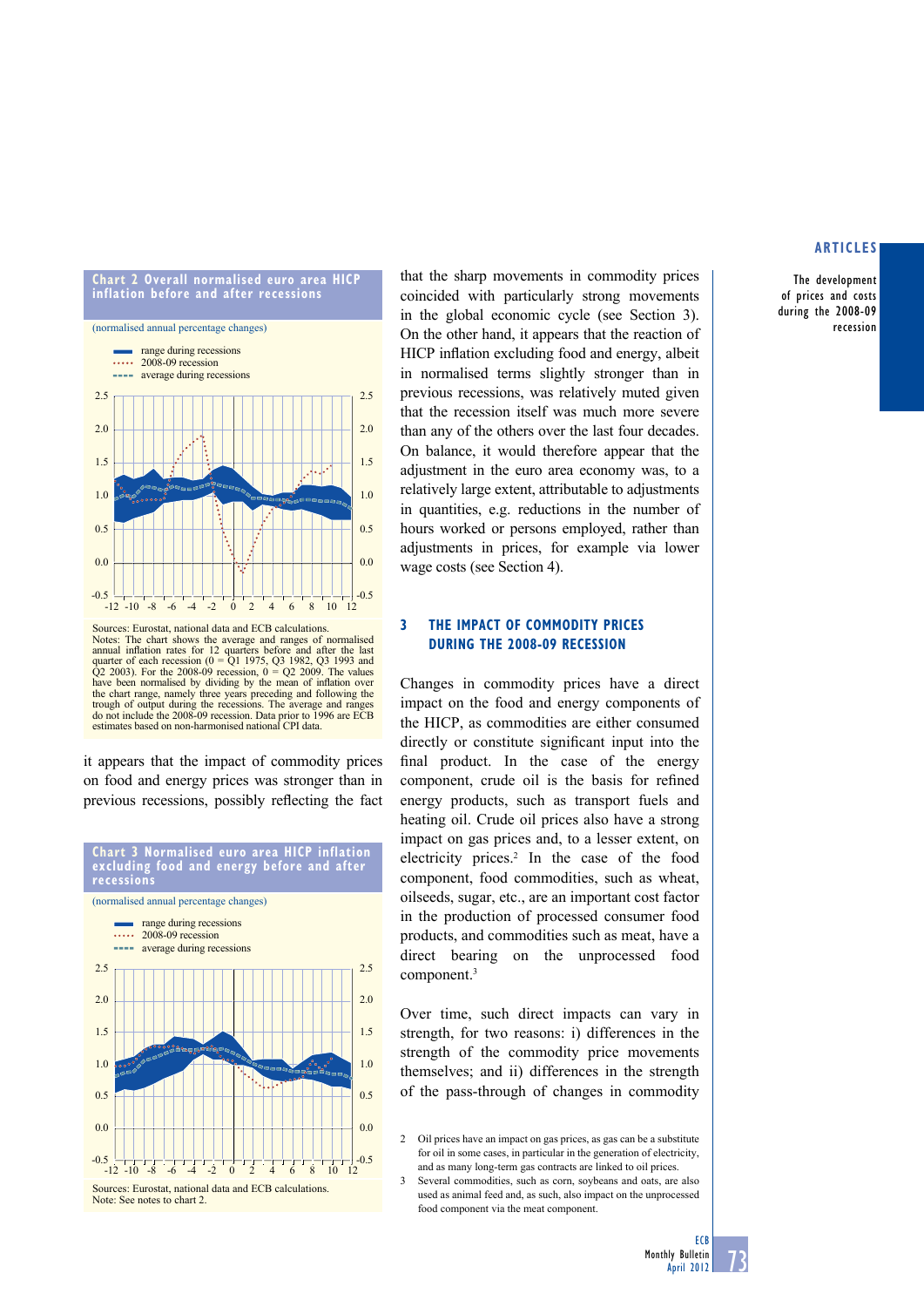

Sources: ECB, Eurostat and HWWI.<br>Note: The dates of the periods The dates of the periods of recession/slow growth correspond to those identified by the Centre for Economic Policy<br>Research (see footnote 1).

prices to consumer prices. Chart 4 shows that there were historically sharp fluctuations in international commodity prices in the second half of the 2000s. With regard to the latest recession, the sequence of a broad-based surge in prices prior to the recession, a broad-based slump during the recession, and a broad-based rebound after the recession coincided with the pronounced global economic cycle and, in particular, developments in the emerging economies, which have become increasingly important users and consumers of commodities (see Box 1 for a comparison of recent and historical patterns in oil price developments). During the price surges of 2008 and 2011, the impact on euro area inflation of the fluctuations in international commodity prices in US dollar terms was dampened somewhat by the appreciation of the euro against the US dollar.

#### **Box 1**

## **OIL PRICE DEVELOPMENTS DURING THE 2008-09 RECESSION**

During the 2008-09 global recession, the price of Brent crude oil plummeted from around USD 150 per barrel in mid-2008 to around USD 40 per barrel at the turn of 2009. This more or less 70% drop marked a reversal in the steep upward trend in oil prices that had started in the early 2000s. Furthermore, as soon as the first signs of a recovery in global activity emerged, oil prices started to rise again. This box discusses the nature of these recent sharp price movements in the light of past episodes of similar sharp changes in oil prices.

## **Historical experience with sharp movements in oil prices**

From a historical perspective, the recent episode of rapidly rising and falling oil prices appears to have been unprecedented in terms of both the speed and magnitude of the movements (see Chart A). Although there have been periods of either faster price rises, e.g. after the Yom Kippur war in 1973, or stronger, albeit slower, price declines, e.g. during the 1980s, the latest episode stands out for the steepness of both the upward and downward path. In addition, unlike the latest episode, all comparable previous episodes can be linked directly to dramatic geopolitical developments stemming from conflicts in the Middle East, e.g. the embargo by the Organization of the Petroleum Exporting Countries (OPEC) in 1973 or the Iranian revolution in 1979.

More specifically, the main determinants of the sharp movements in oil prices up to the late 1990s were supply shocks. It can therefore be said that the movements in oil prices tended to drive the economic cycle, rather than be a consequence of it. This is highlighted in Chart A, which shows developments in real oil prices and the cyclical component of global industrial production

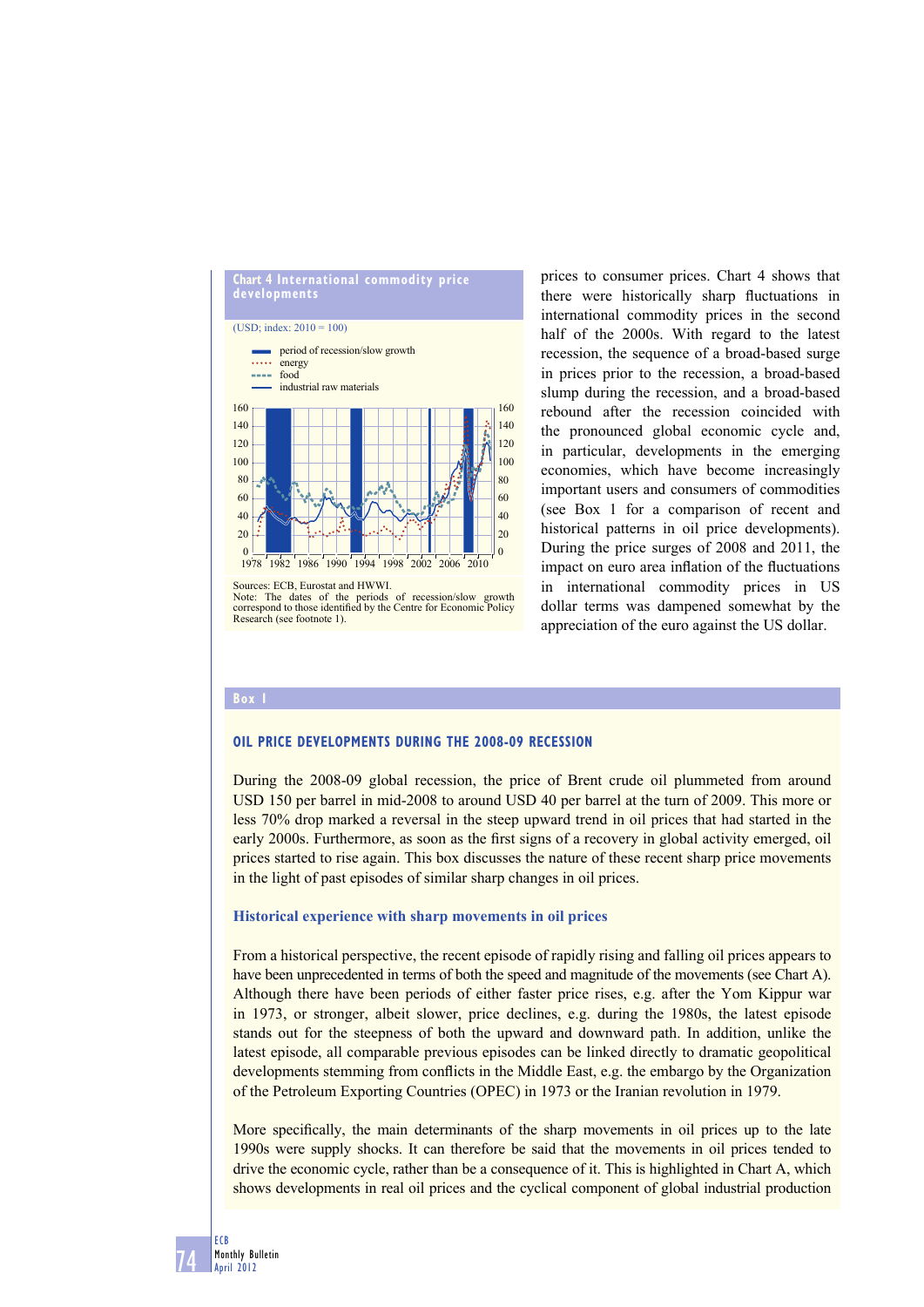**The development of prices and costs during the 2008-09 recession**





**Chart B Oil supply and demand** 

(million barrels per day; annual data)

Sources: IMF, US Bureau of Labor Statistics, Haver Analytics and ECB calculations.

Notes: The oil price index is an average of the Dubai, Brent and WTI price indices deflated by the US consumer price index and expressed in 2005 US dollar terms (last observation refers to January 2012). Global industrial production excludes construction and refers to OECD countries and the six largest non-member countries. It is detrended using a Hodrick-Prescott filter (last observation refers to November 2011).

since January 1970.<sup>1</sup> For example, oil prices more than tripled in the aftermath of OPEC's drastic reduction in oil supply in November 1973, which is estimated to have amounted to 7.5% of global output at the time.<sup>2</sup> Owing to the lack of alternative sources of oil supply and the highly oil-intensive nature of the global economy, a severe recession set in. Similarly, the oil price shock of 1979 also triggered an economic recession. However, the protracted downward path of oil prices thereafter does not appear to have been associated with developments in economic activity. In fact, the decline was driven mainly by oil supply, and in particular by a rapid expansion of production by non-OPEC countries, whose exploitation of proven, as well as new, oil fields was suddenly made economically viable by the higher oil prices of the mid-1970s (see Chart B).

# **The changed nature of oil price movements**

The overall stability of oil prices up to the late 1990s was due mainly to the relatively stable and reliable growth of oil supply, in particular from OPEC countries. However, the continuous reduction in OPEC's spare capacity, combined with a lack of new capacity – owing to limited investment during the period of low oil prices from the mid-1980s – and a slowdown in non-OPEC production, resulted in overall supply growth consistently lagging behind growth in oil demand during the 2000s. In general, this has put upward pressure on oil prices. Therefore, since there have been no oil supply disruptions of a comparable magnitude to those previously

<sup>1</sup> In order to clearly capture business cycle-related developments in global activity, as well as render such developments comparable across cycles, Chart A shows a detrended measure of global industrial production (excluding construction).

<sup>2</sup> See Hamilton, J.D., "Historical Oil Shocks", in Whaples, R. and Parker, R. (eds), *Major Events in Economic History*, Routledge, forthcoming in 2013. The article is also available at http://dss.ucsd.edu/~jhamilto/oil\_history.pdf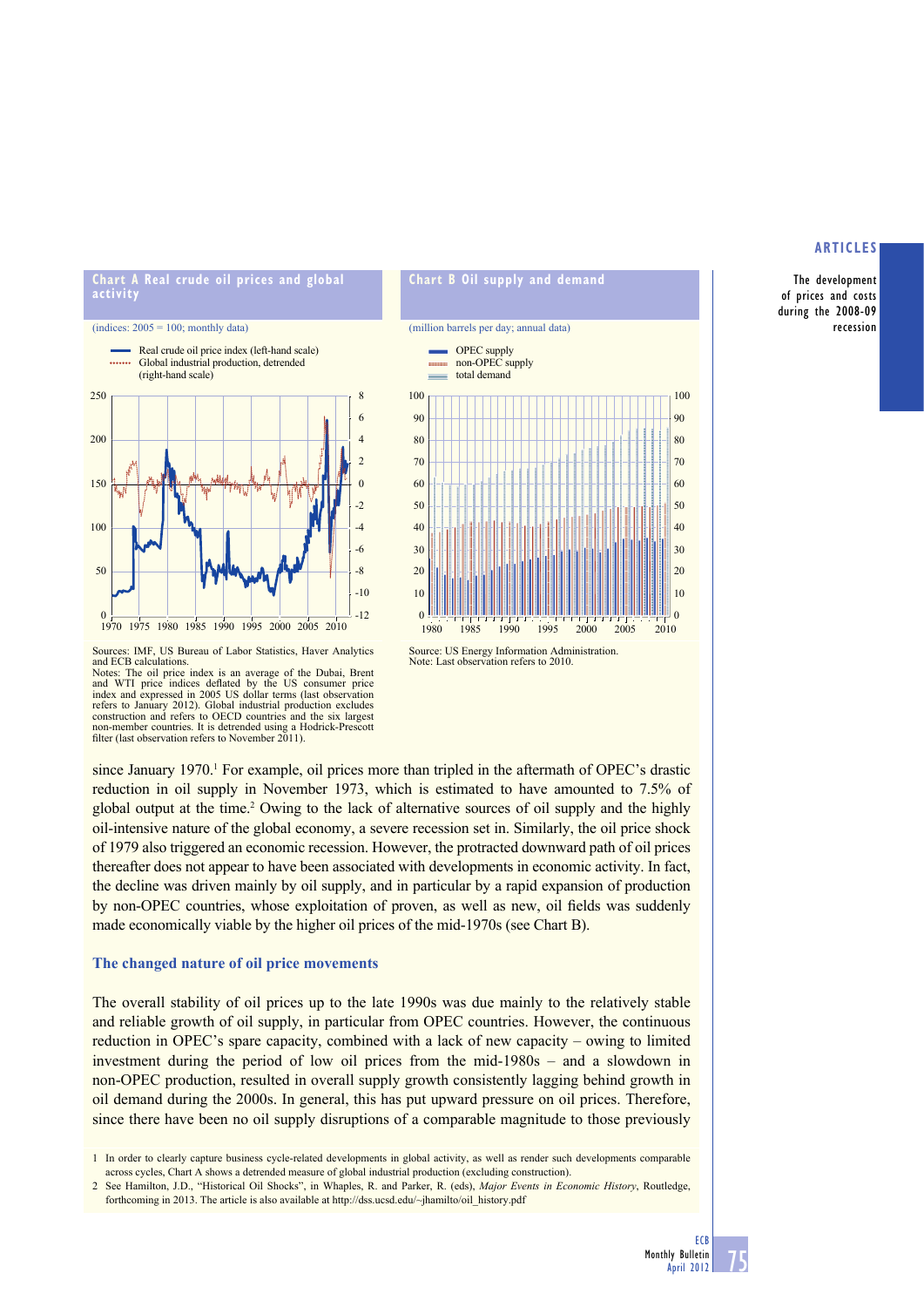experienced, oil prices appear to have been more demand-driven in recent years.<sup>3</sup>

The sharp decline in oil prices during the 2008-09 recession was triggered by a growing number of signals pointing to a major decline in global economic activity, and then exacerbated by the eruption of the financial crisis. The index of industrial production (excluding construction) fell by about 13% during the 2008-09 recession (see Chart A). This followed the buoyant growth in both global activity and oil prices prior to the crisis, which indicates that there has been a strong link between oil price movements and the global business cycle in recent years. A key factor in this has been the more prominent role being played by non-OECD countries in driving the global business cycle and determining global oil demand in the presence of limited supply growth (see Chart C). This is also supported by the





fact that the pronounced movements in oil prices very closely mirrored those in food and other commodity prices, rather than following a more idiosyncratic path (see Chart 4 in the main text).

Looking ahead, there are very few reasons to expect that there will be a slowdown in global oil demand growth. In fact, owing to the rapid growth of the emerging economies, in particular Asia, oil demand is forecast by the International Energy Agency to rise steadily until 2016, despite the current high price levels.<sup>4</sup> By contrast, oil supply growth is likely to be constrained, at least in the medium to long term, owing to geological constraints on the further expansion of non-OPEC capacity and the fact that significant investment is required to expand OPEC's currently limited capacity. Moreover, it will still be some time before alternative sources of energy and fuel, which are becoming more economically viable given the current high oil prices, constitute a significant share of the energy and fuel supply. Both these factors imply that the recent strong co-movement of oil prices with the global business cycle may continue. However, developments on the supply side will also continue to play an important role, particularly given the current and expected tight situation in terms of global oil supply and demand.<sup>5</sup>

With regard to oil prices, the relatively strong impact that they had on the energy component of the HICP at the time of the 2008-09 recession was attributable not only to the large fluctuations in crude oil prices, but also to the much higher

level at which they started compared with previous episodes of price changes. The fact that the impact of oil price changes on the HICP depends on the oil price level reflects the fact that the impact of oil price increases on consumer



<sup>3</sup> There were several notable oil supply disruptions during the 2000s, including the one following the general strike in Venezuela in 2002-03 and the supply disruption in the wake of the US attack on Iraq in 2003. However, a much smaller share of the global oil supply was affected on these occasions than during earlier supply disruptions. See reference mentioned in footnote 2.

<sup>4</sup> International Energy Agency, *Oil Market Report*, December 2011.

<sup>5</sup> See also Kaufmann, R., Karadeloglou, P. and di Mauro, F., "Will oil prices decline over the long run?", *Occasional Paper Series*, No 98, ECB, October 2008.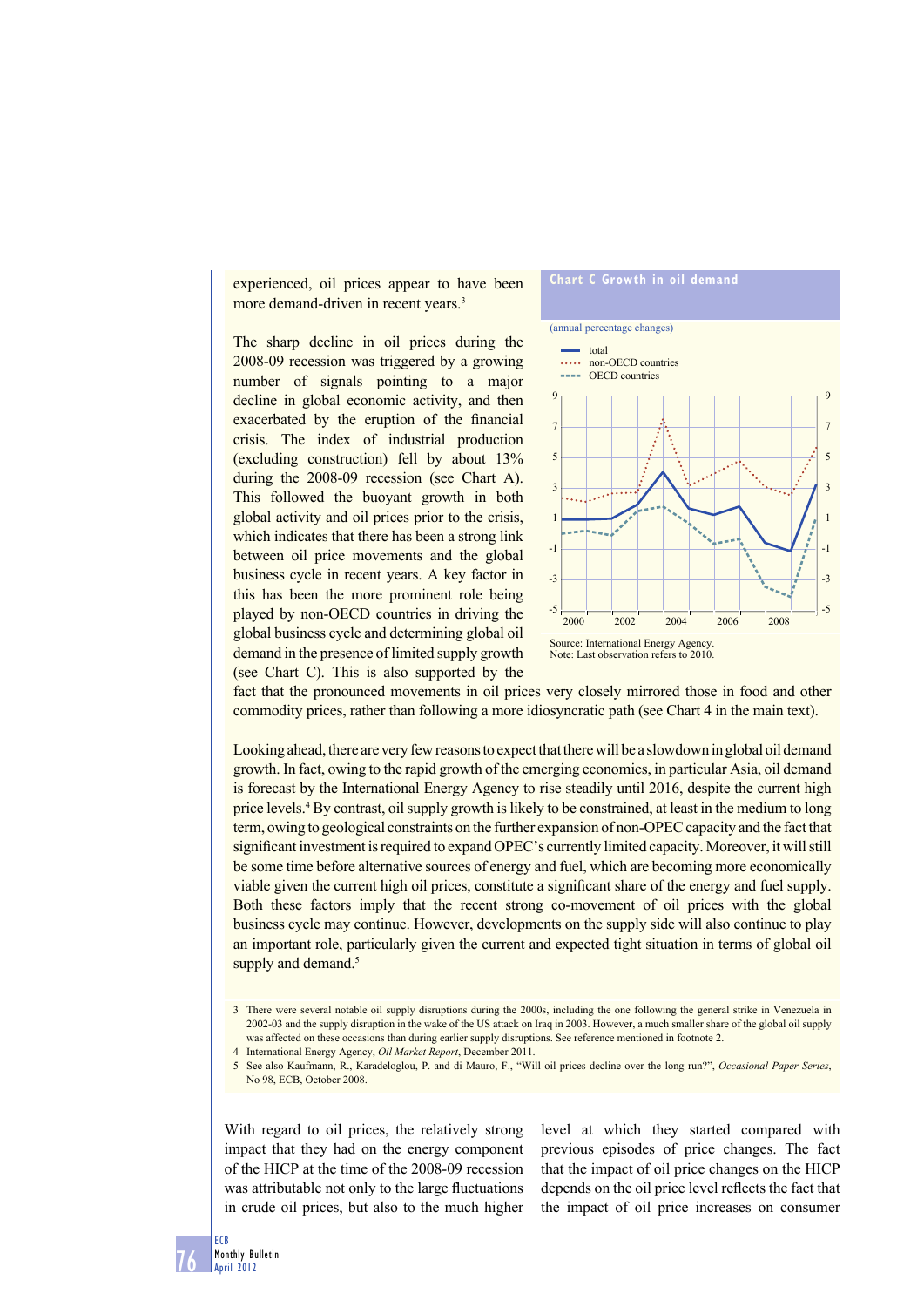**The development of prices and costs during the 2008-09 recession**

prices for liquid fuels is cushioned by relatively stable distribution margins, and in particular by the excise duties on fuel, which are set as a fixed amount per litre. For example, if oil prices are at €20 per barrel, a 10% increase in crude oil prices is estimated to lead to an average increase in the energy component of the HICP of approximately 1.6%. However, if oil prices stand at  $\epsilon$ 100 per barrel, the impact rises to around 4.2%.<sup>4</sup> This explains why the impact of the surge and slump in oil prices on the energy component of the HICP at the time of the 2008-09 recession was so strong, even though the developments in terms of annual percentage changes were less exceptional (see Chart 5).

The level of oil prices also has implications for the weight of energy in the HICP basket. The above-average price trend of energy products, together with rising energy consumption, has translated into a steadily growing share of energy in total consumption. As a result, the weight in the HICP basket in 2011 was over 10%, which is almost double what it was in the 1970s. Mechanically, this implies that any given percentage increase in energy prices will have a greater impact on overall HICP inflation than in previous decades.

With regard to food prices, developments in international commodity prices have historically not played a large role in determining consumer prices. One explanation for this is that the Common Agricultural Policy (CAP) influences the prices of certain commodities that are produced in the EU, via intervention prices, price supports, import tariffs and quotas.<sup>5</sup> As a result, prices within the EU have traditionally been higher than international prices and the CAP has cushioned the transmission of global food price shocks to HICP inflation. Chart 6 shows that, until 2006, there was considerably more volatility in the index of international prices than in the index of EU prices. However, since international prices for various commodities exceeded the CAP intervention prices in 2006, EU and international prices have moved more in line with each other. This suggests that the CAP no longer dampens prices to the same extent and that the impact of

- 4 For more details, see Task Force of the Monetary Policy Committee of the European System of Central Banks, "Energy markets and the euro area macroeconomy" (Section 3.2), *Occasional Paper Series*, No 113, ECB, June 2010.
- 5 See Ferrucci, G., Jiménez-Rodríguez, R. and Onorante, L., "Food price pass-through in the euro area – the role of asymmetries and non-linearities", *Working Paper Series*, No 1168, ECB, April 2010.



#### **Chart 6 International and EU prices for food commodities**

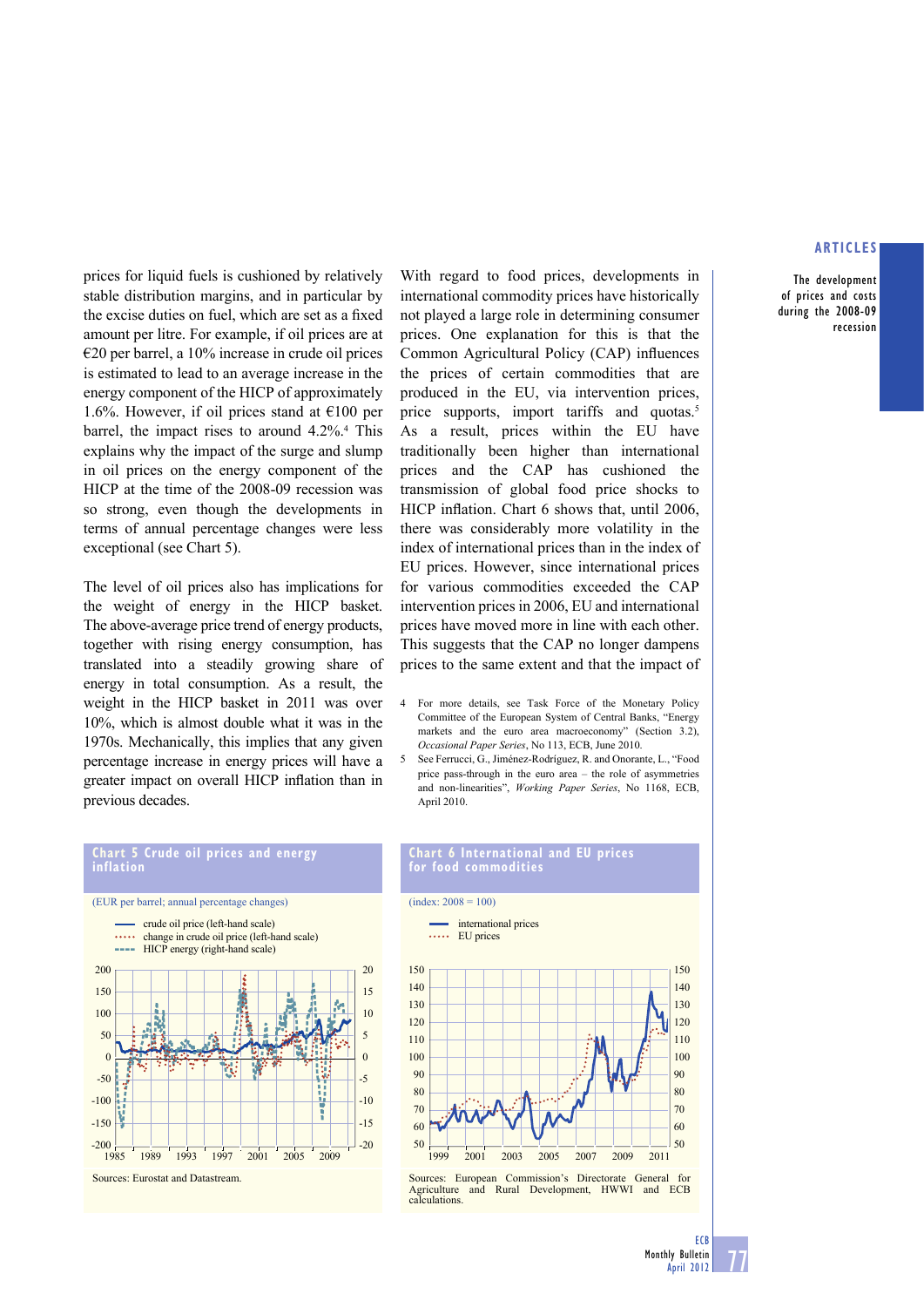more volatile international food commodity prices played a greater role in determining food price inflation during the  $2008-09$  recession.<sup>6</sup>

Commodity prices also influence HICP inflation through indirect effects, which refer to the impact of higher input costs on HICP inflation excluding food and energy along the production chain, and second-round effects, which embed the impact of commodity prices in wage setting or inflation expectations. Indirect effects and second-round effects take considerably longer to feed through than direct effects. Consequently, their impact may depend on the duration of the commodity price movements. At the time of the 2008-09 recession, the movements were very sharp in both directions, but also extended only over a relatively short horizon, both on the way up and down. Therefore, this may have mitigated the overall response in terms of indirect effects.

Evidence from various models typically implies that a 10% increase in oil prices leads to a cumulative impact on HICP inflation excluding food and energy of only around 0.2 percentage point over a three-year horizon. This impact is estimated to be more or less equally split between indirect effects and second-round effects. In this respect, the more limited reaction of HICP inflation excluding food and energy at the time of the 2008-09 recession, compared with previous recessions, may be due to the fact that indirect effects and second-round effects appear to have declined since the mid-1980s, $\frac{7}{2}$ as a result of changes in the structural features of the economy, in particular a lower energy intensity, of the greater anchoring of inflation expectations, and of changes in wage and price-setting behaviour. These issues will be discussed in the following section.

# **4 THE LIMITED RESPONSIVENESS OF THE HICP EXCLUDING FOOD AND ENERGY DURING THE 2008-09 RECESSION**

Given the depth of the 2008-09 recession, as measured by the economy-wide output gap, the responsiveness of the inflation components that

are more affected by domestic factors (covered by the HICP excluding food and energy) was muted. In this respect, Chart 7 shows that the combinations of HICP inflation excluding food and energy and the output gap observed in recent years are different to those observed in the period from 1990: even at the deepest point of the recession, HICP inflation excluding food and energy did not move much below 1%.

In this respect, it is important to note that, compared with previous recessions, the 1990s recession marked an initial change in the relationship between inflation and economic

- 6 This is likely to be a permanent change, owing to the fact that food commodity prices are likely to remain high and that price intervention measures are being phased out of the CAP.
- 7 See Task Force of the Monetary Policy Committee of the European System of Central Banks, op. cit. According to evidence from a small-scale structural model, the average estimate of the impact of a 10% increase in oil prices on the HICP excluding energy declined from 0.29 percentage point to 0.20 percentage point when based on rolling samples that start between the first quarter of 1971 and the third quarter of 1995 and end between the fourth quarter of 1979 and the fourth quarter of 2000, compared with rolling samples that start between the first quarter of 1980 and the first quarter of 2001 and end between the first quarter of 1988 and the first quarter of 2009.

#### **Chart 7 Euro area HICP inflation (excluding food and energy) and output gap**



Sources: Eurostat and OECD output gap estimates. Notes: The overall sample is for the period from 1990 to 2011.<br>The blue dots are combinations of HICP inflation excluding food and energy and the output gap from 2008 to 2011.

**ECB**

**78**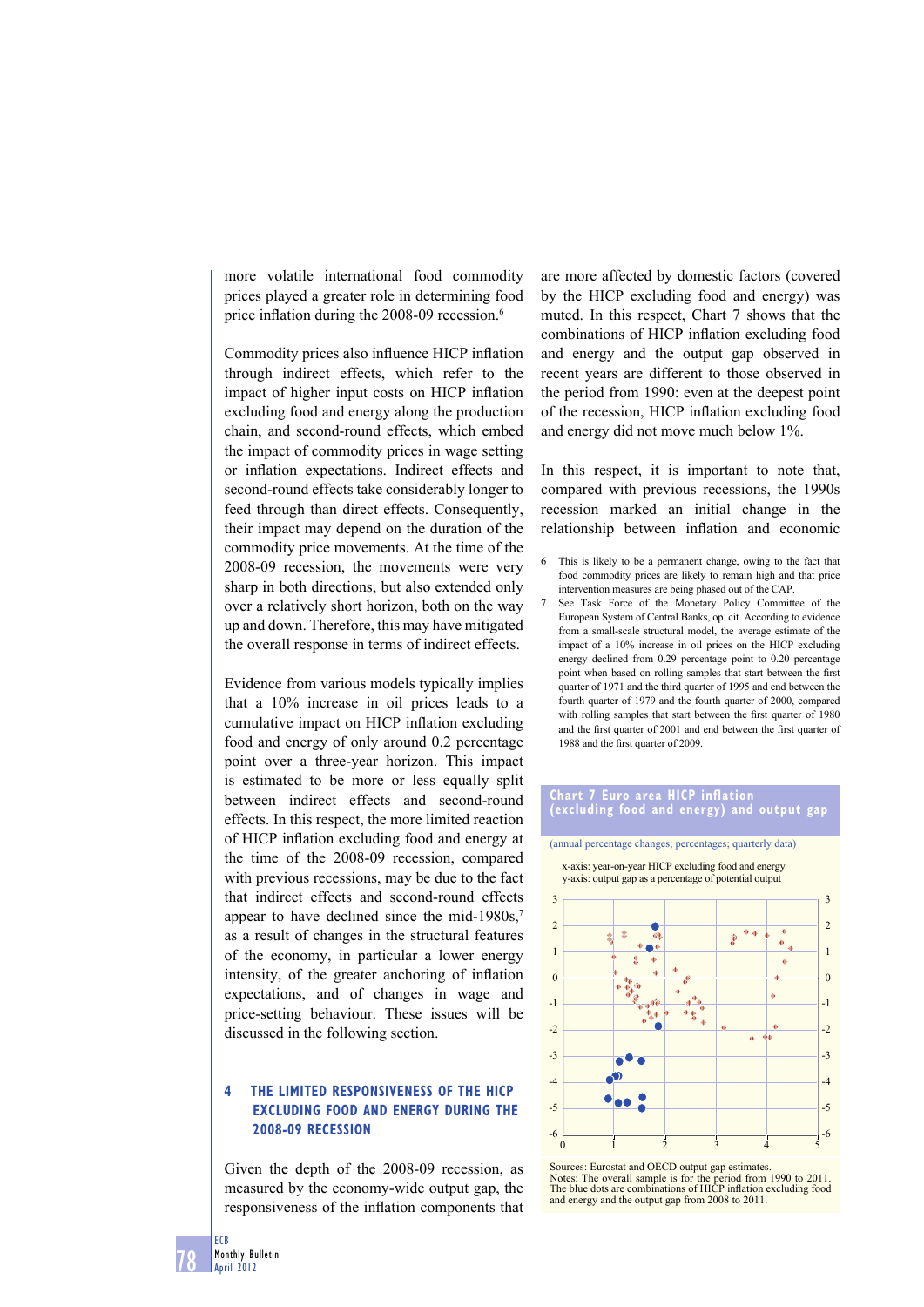**The development of prices and costs during the 2008-09 recession**

slack, i.e. a break in the so-called Phillips curve. In particular, the role of the output gap or the unemployment rate in explaining inflation (taking into account supply influences stemming) from commodity price shocks or tax changes) appears to have declined during that period. According to the literature, this decline can be attributed to several concomitant factors, such as globalisation, which reduces the scope for increasing prices in the presence of foreign competition, and sound monetary policies in many countries.<sup>8</sup> Chart 8 suggests that the role of these indicators may have declined even further during the 2000s, as the recursive estimates of the coefficient of economic slack in a Phillips curve-type equation for HICP inflation excluding food and energy declined, in particular at the time of the 2008-09 recession.

There are several reasons why weak disinflationary pressures may arise, even in the presence of significant changes in economic activity. One of the main reasons is labour market rigidities. On average, labour costs account for around 27% of euro area firms' total production input costs. Therefore, rigidities in the adjustment of these costs can explain a substantial part of any lack of responsiveness of inflation. Labour costs are ultimately determined by the combination of wages and productivity. The growth rate of unit labour costs actually increased until the end of 2008, when economic activity reached its lowest point in the recession, and this, owing to a relatively smaller fall in employment, translated into productivity losses (see Chart 9). Only after the subsequent economic recovery had led to improvements in labour productivity and wage growth had settled at lower levels did unit labour cost growth fall, reaching a trough in 2010 and edging into positive territory again in 2011. These dynamics therefore had a somewhat "counter-cyclical" effect on inflation. The fact that HICP inflation excluding food and energy

8 For a country comparison, see, for example, Laxton, D. and N'Diaye, P., "Monetary Policy Credibility and the Unemployment-Inflation Tradeoff: Some Evidence from 17 Industrial Countries,' *Working Paper Series*, No 02/222, IMF, 2002. For evidence on the United States, see Atkeson, A. and Ohanian, L.E., "Are Phillips curves useful for forecasting inflation?", *Quarterly Review*, Vol. 25, No l, Federal Reserve Bank of Minneapolis, Winter 2001, pp. 2-11. For evidence on the euro area, see Fischer, B., Lenza, M., Pill, H. and Reichlin, L., "Monetary analysis and monetary policy in the euro area 1999-2006", *Journal of International Money and Finance*, Vol. 28, No 7, Elsevier, November 2009, pp. 1138-1164.

# **Chart 8 Recursive estimates of the coefficient of economic slack in a standard Phillips curve**



Sources: ECB calculations.

Notes: The recursive estimates use HICP inflation excluding food and energy as the dependent variable and the OECD output gap estimate as the regressor. The sample for the estimates always starts in 1988. The dotted red lines refer to 95% confidence intervals.

#### **Chart 9 HICP inflation excluding food and energy, unit labour costs and unit profit growth**

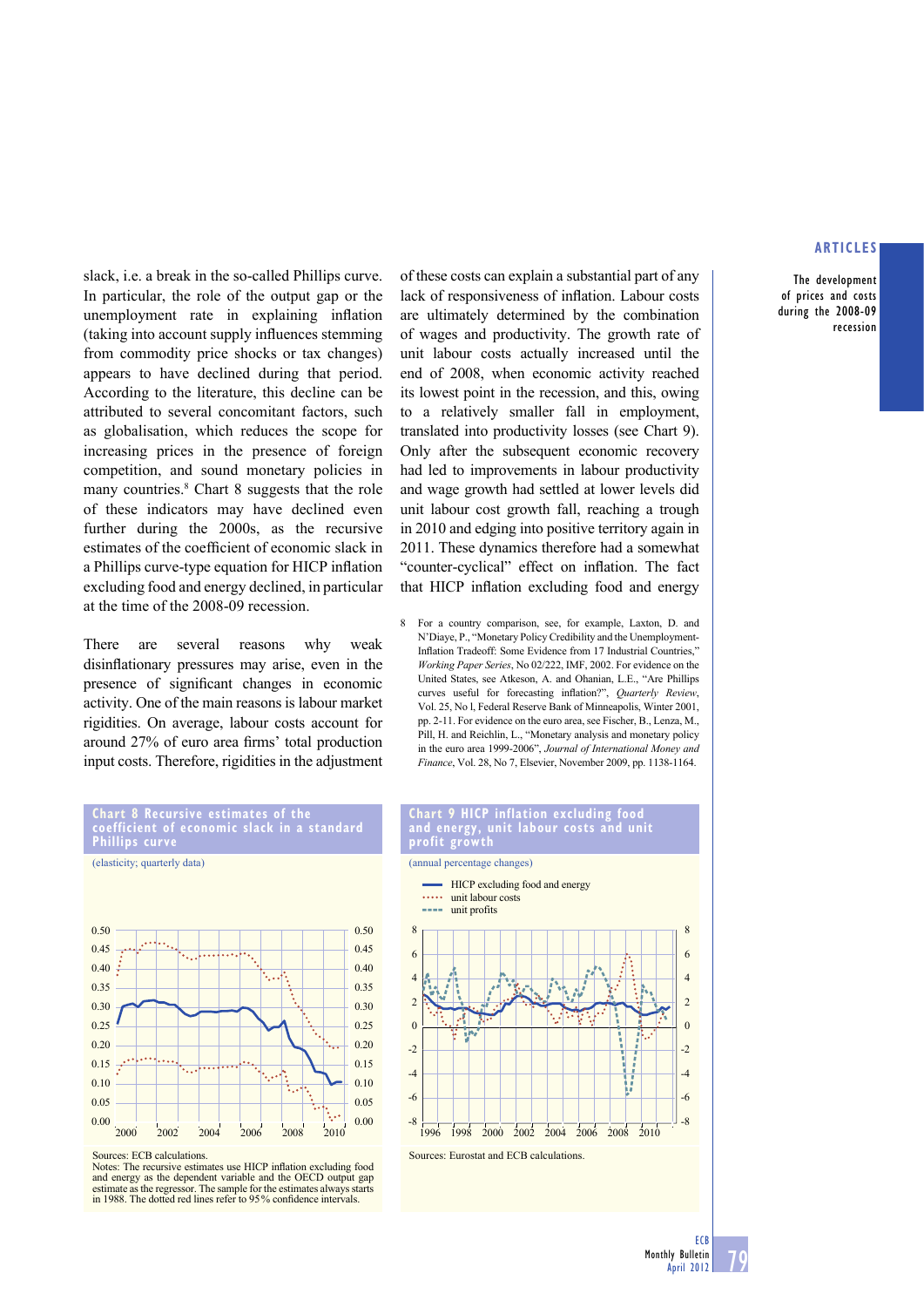

nevertheless remained relatively stable at the time of the recession was due to countervailing developments in unit profit growth, which closely followed those of real activity.

Focusing on wage developments, growth in compensation per employee moderated from  $3\frac{1}{2}\%$  at the start of the 2008-09 recession (which is the highest it has been since the start of EMU in 1999) to around  $1\frac{1}{2}\%$  in autumn 2009 (see Chart 10). This decline was in line with historical experience (see Chart 11, which has been computed using the same methodology as in Charts 2 and 3). This may be surprising, given the exceptional depth of the recession, but can be partly explained by the fact that cost adjustments were made in terms of "quantities", such as reductions in the number of hours worked or persons employed, rather than in terms of wage rates.<sup>9</sup> Box 2, which compares developments in inflation and labour costs in the euro area and the United States, suggests that, in the latter economy, the importance of "quantity"



Notes: The chart shows the average and ranges of normalised annual rates of change for 12 quarters before and after the last quarter of each recession  $(0 = Q1 1975, Q3 1983, Q3 1993)$  and  $(Q2 2003)$ . For the 2008-09 recession,  $0 = Q2 2009$ . The values have been normalised by dividing by the mean over the chart range, namely three years preceding and following the trough of output during the recessions. The average and ranges do not include the 2008-09 recession. Data prior to 1996 are based on data from the ECB's area-wide model database, which uses non-harmonised sources.

adjustment was even greater in the 2008-09 recession than in previous recessions.

With regard to the euro area as a whole, there is a variety of factors that may have prevented a stronger downward wage adjustment during the 2008-09 recesssion, despite the very weak labour market conditions. For instance, in some euro area countries, wages are indexed to past inflation developments and therefore showed less adjustment.10 A number of countries also maintain a legal minimum wage, which tends to provide a lower bound for the downward adjustment of wages, in particular for sectors and professions with low productivity growth. There also appeared

<sup>9</sup> For a comparison of the labour market developments in Germany and the United States, see, for instance, Burda, M. and Hunt, J., "What Explains the German Labor Market Miracle in the Great Recession?", CEPR Discussion Paper, No 8520, August 2011.

<sup>10</sup> See Babecký, J., Du Caju, P., Kosma, T., Lawless, M., Messina, J. and Rõõm, T., "Downward nominal and real wage rigidity – survey evidence from European firms", *Working Paper Series*, No 1105, ECB, November 2009.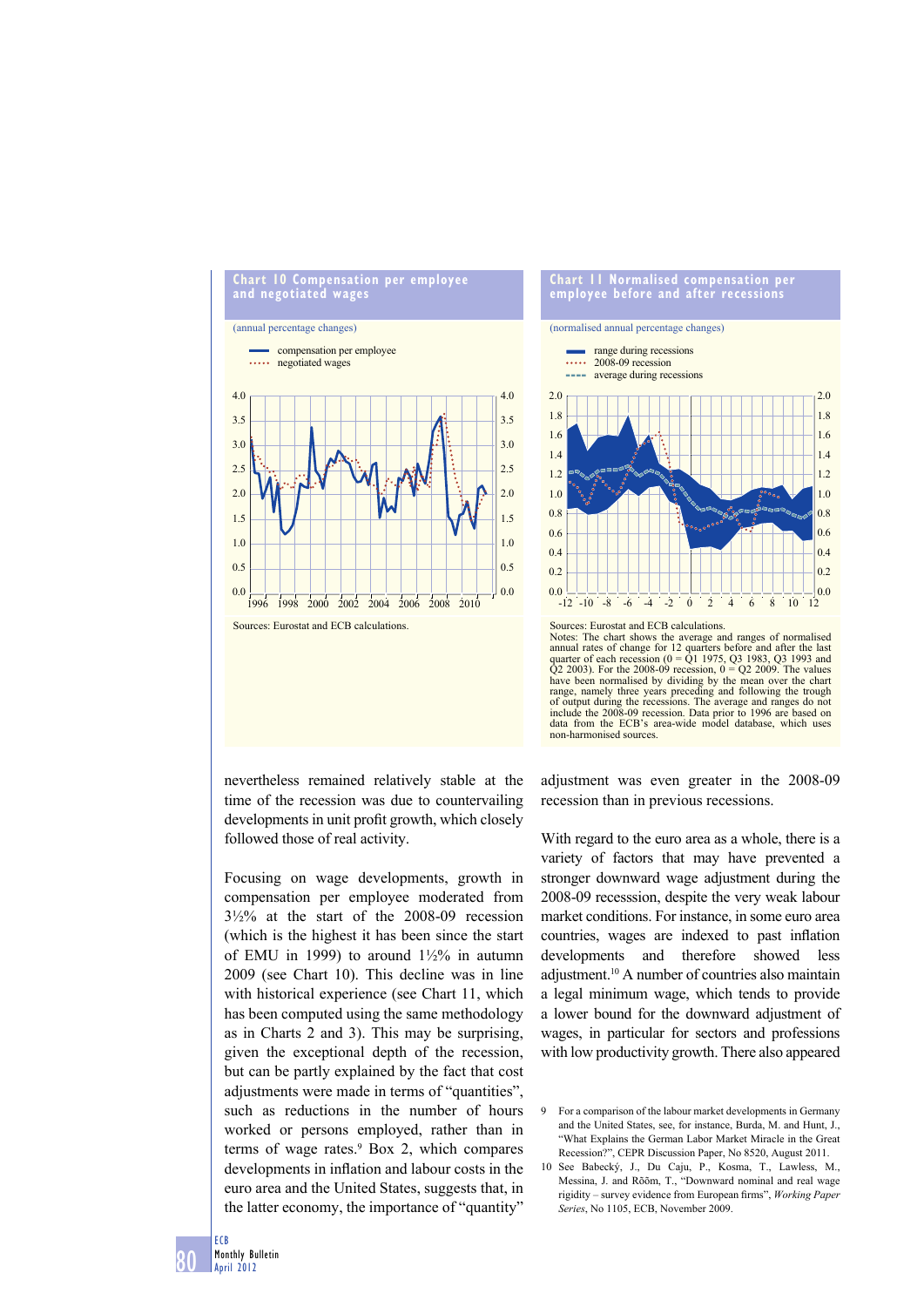**The development of prices and costs during the 2008-09 recession**

to be a more general reluctance to lower the level (rather than the rate of growth) of wages. Survey evidence from the ESCB's Wage Dynamics Network during the 2008-09 recession has shown that, when faced with declines in demand, firms tended to reduce their labour costs primarily by reducing their labour input in terms of the number of employees or hours worked, rather than via wage reductions. Only  $1.5\%$  of the firms surveyed during the summer of 2009 responded that they had reduced basic wages in response to the recession, and only 8.6% indicated that flexible wage components, such as bonuses, had been reduced. At the same time, the incidence of wage freezes was reported to have increased considerably after the recession, with the number of firms having implemented a wage freeze

jumping from  $7.6\%$  in the five years prior to the recession to 37.1% by the summer of 2009. With regard to the macroeconomic data, the stronger adjustment in the flexible wage components than in the basic wage rates is reflected in the somewhat different patterns of growth in compensation per employee and negotiated wages (see Chart 10). Growth in negotiated wages moderated more slowly than that in compensation per employee, reaching a trough more than one year later. This delay may be explained not only by labour market rigidities, but also by the average length of contractual wage agreements (around 18 months) in the euro area: inevitably wage growth tends to lag economic developments, depending on the depth of the recession and the remaining duration of the contracts.

#### **Box 2**

# **ADJUSTMENT OF PRICES DURING AND AFTER RECESSIONS: A COMPARISON OF THE EURO AREA WITH THE UNITED STATES**

This box compares the developments in inflation at the time of the latest recession with those during previous recessions, focusing on the euro area and the United States. It also compares the labour cost developments in both economies, as they are one of the key components of domestically generated inflation.

# **Inflation in the United States followed a similar pattern to that in the euro area during the latest recession**

Similar to the picture for the euro area presented in Section 2 of the main text, the behaviour of headline inflation in the United States at the time of the latest recession was distinctly different to that during previous recessions (see Chart A). As with the euro area, the historically strong movements in headline inflation were attributable primarily to commodity price developments, as the developments in inflation excluding food and energy remained broadly in line with the developments observed during previous recessions (see Chart B). At the same time, however, the euro area and the United States differed in that prices for shelter had a very significant impact in the latter. In fact, contrary to the broadly stable developments observed during previous recessions in the United States, shelter prices fell substantially during the latest recession and were in negative territory for most of 2010. Thereafter, they started to recover relatively quickly, returning to close to their pre-crisis levels in the third quarter of 2011. This pronounced cycle was linked to the strong correction in the US housing market that started in 2007, with prices falling at rates not seen in the previous four decades.

While the responsiveness of inflation at the time of the latest recession was very similar across the euro area and the United States, it is worth noting that, traditionally, there has been greater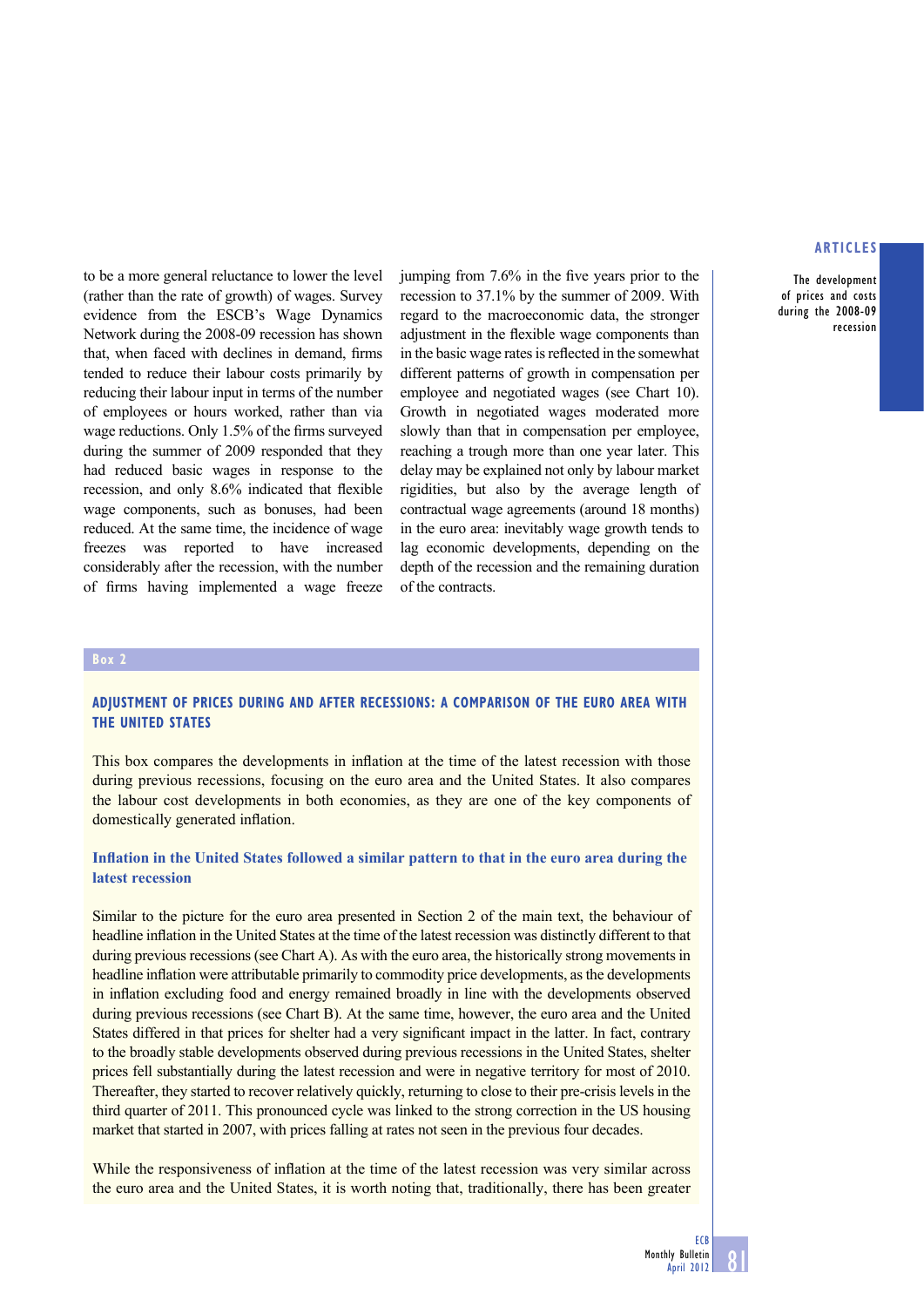



Sources: US Bureau of Labor Statistics, National Bureau of Economic Research and ECB calculations. Notes: The chart shows the normalised annual inflation rates for 12 quarters before and after the last quarter of each US recession (0 = Q1 1975, Q4 1982, Q1 1991, Q4 2001 and Q2 2009). Results for the euro area are as reported in Charts 2 and 3.

Economic Research and ECB calculations. Notes: The charts show the normalised annual inflation rates for 12 quarters before and after the last quarter of each US recession (0 = Q1 1975, Q4 1982, Q1 1991, Q4 2001 and Q2 2009). Results for the euro area are as reported in Charts 2 and 3.

variation in inflation developments in the latter. This also applies to periods of recession and is reflected in the wider ranges for both headline inflation and inflation excluding food and energy in the United States than in the euro area. This may be due, inter alia, to the fact that developments in energy prices tend to have a somewhat larger impact on inflation in the United States, in line with the higher energy intensity of the US economy, owing to lower taxes on energy products, and the empirical finding that inflation reacts more swiftly and strongly to changes in economic slack in the United States.<sup>1</sup> In general, prices seem to change more frequently in the United States, which may be related to greater competition in the retail sector and some services.<sup>2</sup>

# **Labour costs appear to have responded more quickly to economic conditions in the United States than in the euro area**

In both the euro area and the United States, the latest recession initially led to some upward pressure on unit labour cost growth, before a moderation in wage growth and improvements in productivity triggered a marked decline half way through the recession period (see Charts C and D). However, while in the United States, unit labour costs had already moved into negative territory in the second half of 2009 and in 2010, and remained below their pre-crisis growth rates thereafter, in the euro area, the initial lack of adjustment in wages and labour costs during the recession

2 For a more profound analysis, see "Price Changes in the Euro Area and the United States: Some Facts from Individual Consumer Price Data", Dhyne, E. et al., *Journal of Economic Perspectives*, Vol. 20, No 2, spring 2006.

<sup>1</sup> For more details, see the box entitled "Inflation in the euro area and the United States: an assessment based on the Phillips curve", *Monthly Bulletin*, ECB, June 2011.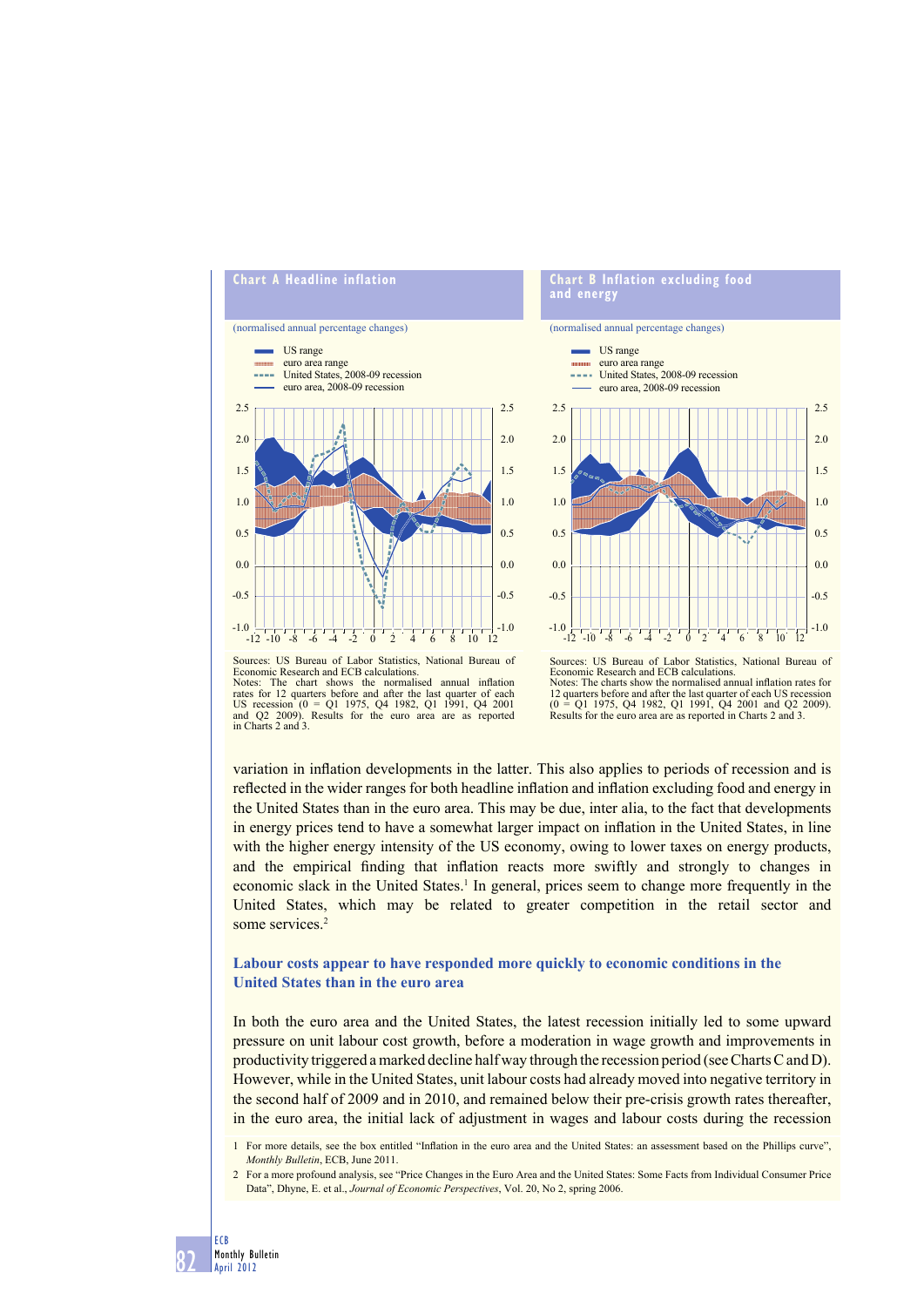**The development of prices and costs during the 2008-09 recession**

#### **Chart C US unemployment rate and labour costs**



#### **Chart D Euro area unemployment rate and labour costs**

(annual percentage changes; percentage of the labour force; easonally adjusted)





Sources: US Bureau of Labor Statistics and National Bureau of Economic Research. Note: The shaded area indicates the latest recession period.

pushed unit labour costs up to very high levels for some quarters before they declined briefly and to a lesser extent than in the United States. The main factors behind these developments appear to be the degree of the adjustment and its timing, bearing in mind that the peak-to-trough decline in real GDP growth was comparable between the two economic areas. Indeed, the charts indicate that there was a greater delay in the deceleration of wage growth in the euro area than in the United States and that the increase in the unemployment rate was much more modest. A simple cross-correlation analysis between labour costs and the unemployment rate versus real GDP developments confirms a more coincident relationship between labour market developments and economic activity in the United States than in the euro area, especially in terms of labour costs. This is in line with the notion that, compared with the euro area, inflation excluding food and energy in the United States typically reacts more quickly to changes in economic slack, owing to the greater labour market flexibility in the United States than in the euro area, although, during the latest recession, the extent and nature of the flexibility (e.g. number of hours worked and persons employed) varied substantially across the euro area countries.

To sum up, in both the euro area and the United States, developments in headline inflation during the latest recession were not in line with historical experience. At the same time, in both economies, the developments in inflation excluding food and energy were broadly in line with historical experience. Finally, it appears that labour costs in the United States adjusted more quickly to the economic conditions than in the euro area, and that the adjustment was due to both lower wage growth and gains in productivity on the back of a greater number of lay-offs at an earlier stage.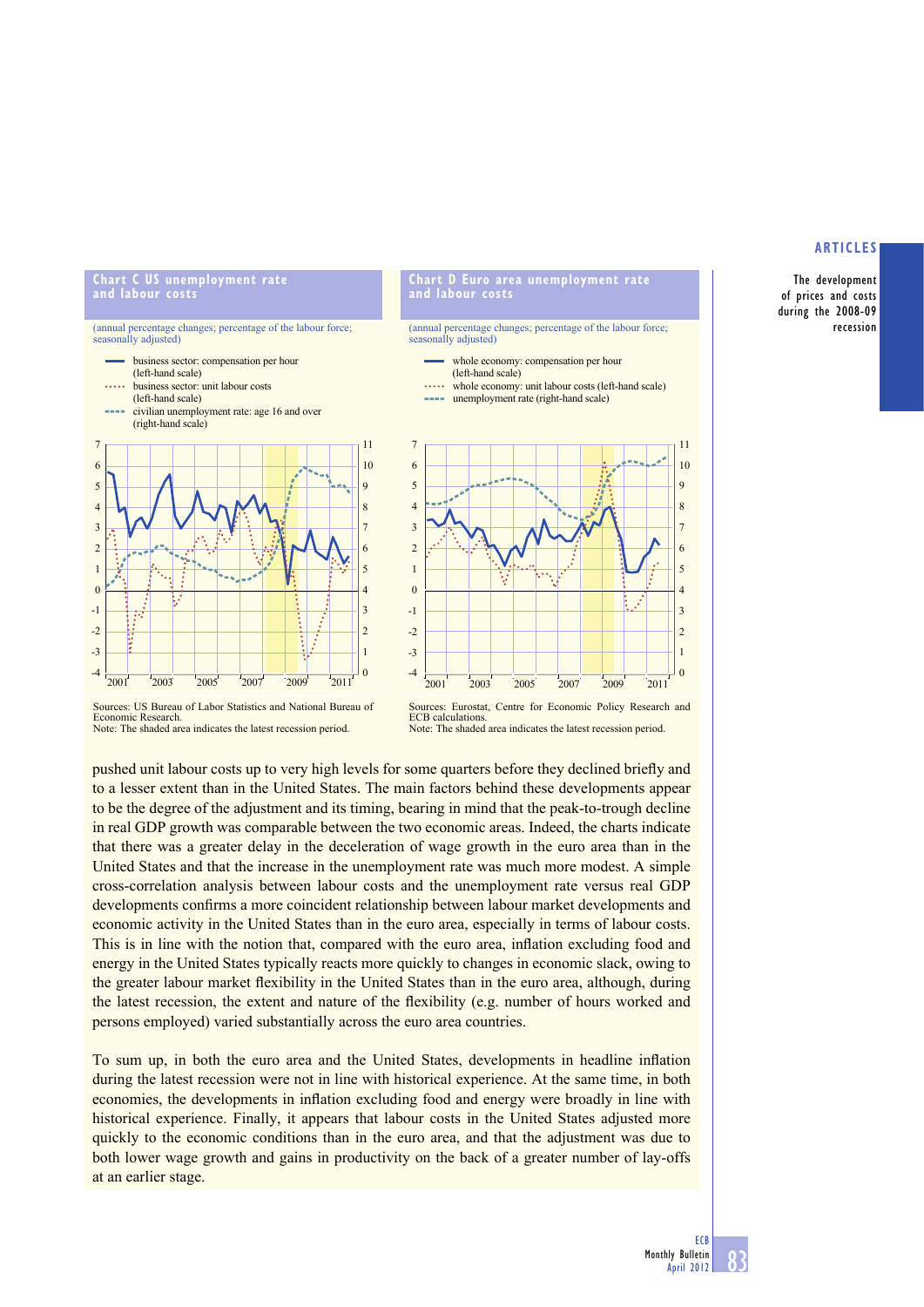Finally, a low responsiveness of inflation to changes in economic slack can also be due to price and wage-setters' inflation expectations being firmly anchored. Expectations can be an important determinant of actual inflation: if agents believe that inflation will remain below, but close to, 2% over the medium term (and that monetary policy measures will be appropriate for meeting that objective), the risk of a selfsustaining deflationary process is low.

Chart 12 depicts the developments in longterm inflation expectations in the euro area, derived from the ECB Survey of Professional Forecasters, over the period from the first quarter of 2001 to the fourth quarter of 2011. It shows that long-term inflation expectations in the euro area have remained stable in recent years. From 2004 the median point forecast was between 1.9% and 2.0%, despite the strong movements in prices as of 2006 and the depth of the recession that followed the collapse of Lehman Brothers



in 2008. The mean and median point forecasts were broadly in line with the ECB's quantitative definition of price stability and, overall, they displayed remarkable stability.

#### **5 CONCLUSION**

This article has reviewed the developments of consumer prices in the euro area during the 2008-09 recession. Compared with previous recessions, overall HICP inflation experienced a sharp decline, but this was the result of the greater impact of commodity price developments on the food and energy components of the HICP, rather than a response to the exceptional changes in economic slack. In fact, the more domestically generated parts of inflation, as measured by the HICP excluding food and energy, were relatively resilient given the severity of the recession. This resilience was in line with the weakening relationship between the degree of economic slack and inflation that has been observed over the last two decades. Nominal rigidities in the labour markets, especially as headline inflation approached zero, and a stronger anchoring of inflation expectations may have played an important role in dampening fluctuations in price and wage inflation over the economic cycle. In the United States, developments in inflation excluding food and energy were also broadly in line with those during previous recessions. However, the labour cost adjustment in the United States was quicker to reflect the economic conditions than in the euro area as a whole, and was the result of both lower wage growth and gains in productivity.

The findings on past inflation adjustments can help to determine the outlook for euro area inflation. In particular, they can help to explain why the currently available inflation forecasts and projections for 2012 from private and international organisations remain elevated, despite the slowdown in growth observed in 2011.

**84 Monthly Bulletin April 2012**

**ECB**